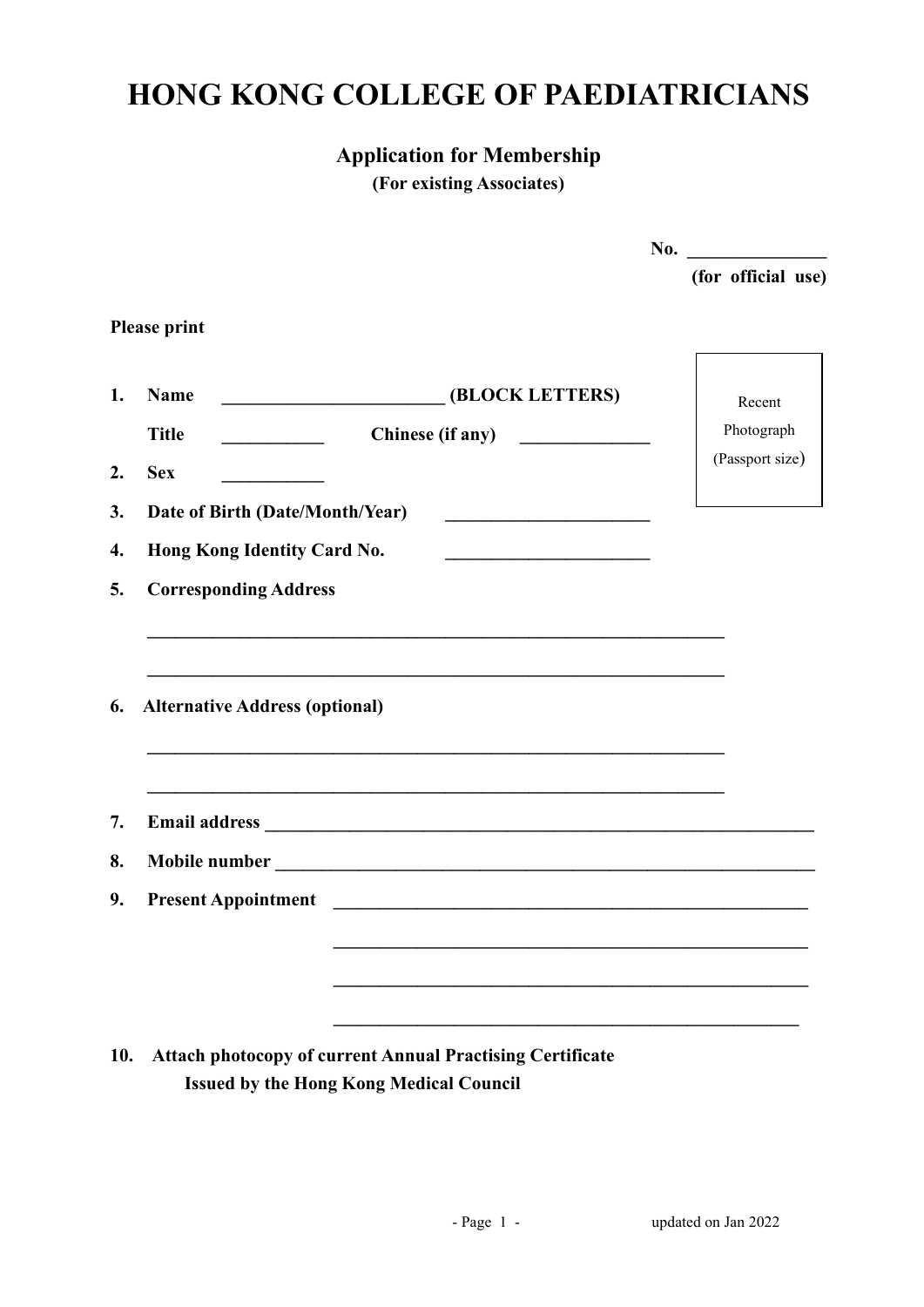## **11. Qualifications (Academic/Professional)**

| <b>Awarding Institute</b><br>(Name, City and Country) | <b>Date Attained</b><br>(Month/Year) |
|-------------------------------------------------------|--------------------------------------|
|                                                       |                                      |
|                                                       |                                      |
|                                                       |                                      |
|                                                       |                                      |
|                                                       |                                      |
|                                                       |                                      |
|                                                       |                                      |

*Put \* in front of additional qualification(s) since admission as an Associate and attach certified copy of relevant certificates and diplomas*

**12. I declare that all the above information is true and correct. I consent to the personal data contained herein to be used by the College for academic, training and administrative purposes.**

**Applicant's Signature Date**

**\_\_\_\_\_\_\_\_\_\_\_\_\_\_\_\_\_\_\_\_\_\_\_\_\_\_ \_\_\_\_\_\_\_\_\_\_\_\_\_\_\_**